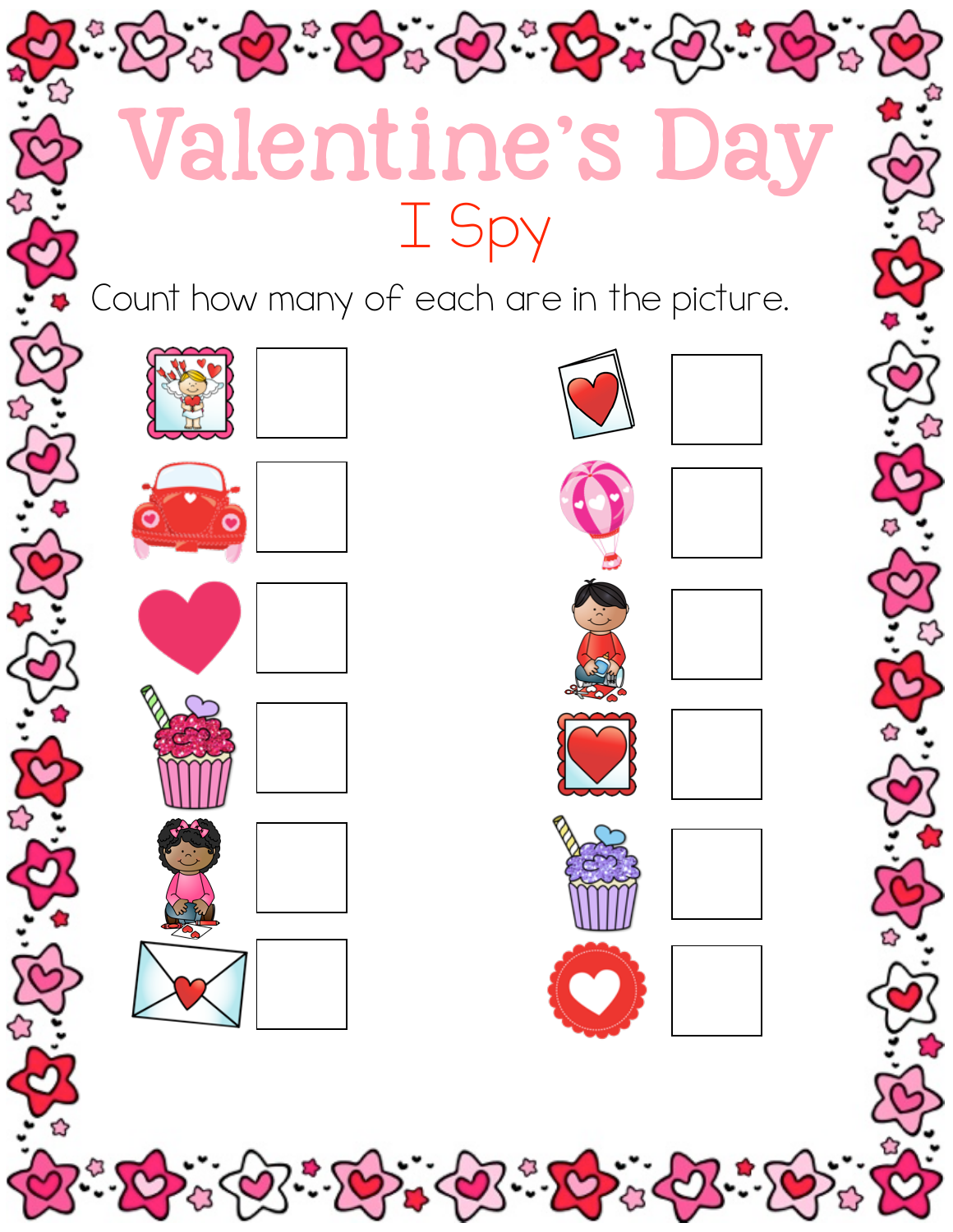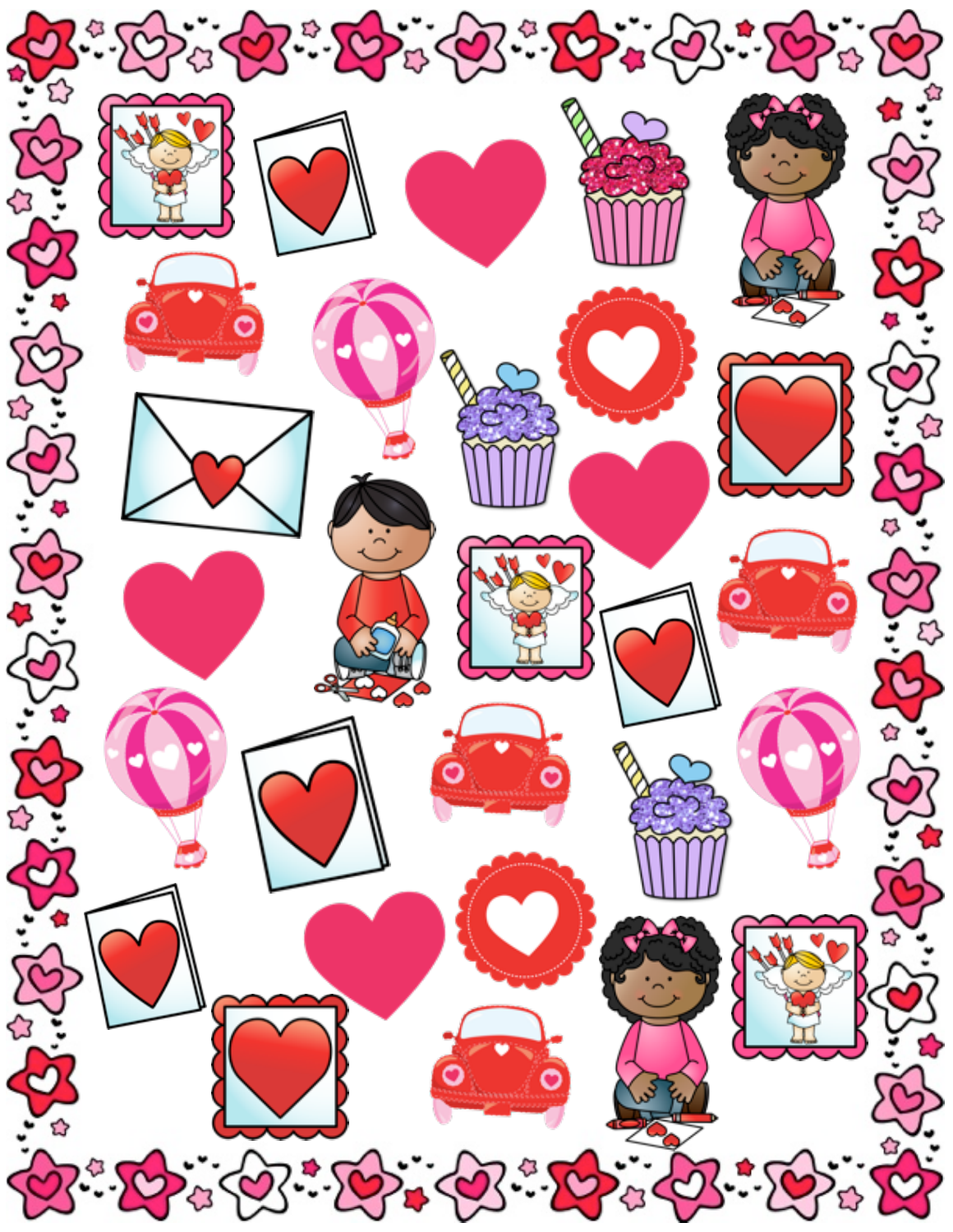



This product is for single classroom/home use only, by one teacher/family. If you intend to use this product for more than one classroom/teacher, please return to Life Over C's and download additional copies.

You may not share this resource, sell this resource, copy this resource for distribution other than classroom use.

All rights for this product remain with Life Over C's

Copyright© Life Over C's 2015

I am striving for all A+ ratings. If there is a problem with this product that makes it less than A+ please let me know and I will do my best to remedy that.

For more ideas & to see how we use these and other products, please visit: [LifeOverCs.com](http://lifeovercs.com) <https://www.facebook.com/LifeOverCs>